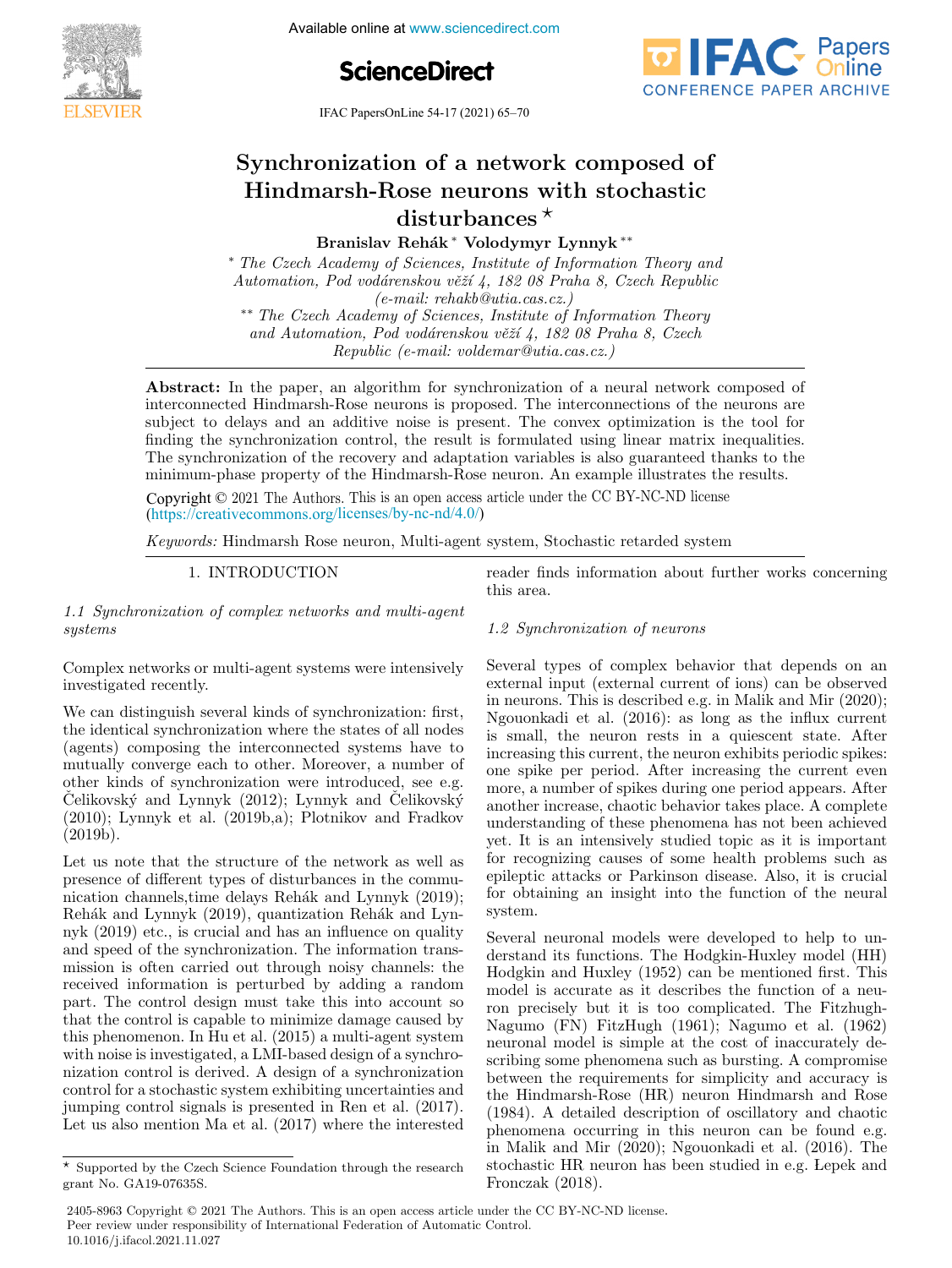Note also that synchronization problem of FN neurons with delays is investigated in Plotnikov (2015); Plotnikov et al. (2016). This is a problem closely related to the one studied here.

All the above papers describe the synchronization of a network composed of identical neurons. Contrary to this, Plotnikov and Fradkov (2019b) deals with synchronization of a heterogeneous networks of FN neurons while desynchronization of FN neurons is dealt with in Plotnikov and Fradkov (2019a) or Djeundam et al. (2018).

## 1.3 Purpose of this paper

Synchronization of a network composed of HR neurons subject to random disturbances and delayed communication using the exact feedback linearization is investigated. The aim of this paper is to apply the method from Rehák and Lynnyk  $(2019)$ ; Rehák et al.  $(2018)$  to a neuronal network composed of HR neurons. The effects of noise are studied. This leads to a the need of combining the aforementioned method with the stochastic version of the Razumikhin functional.

## 1.4 Notation

The notation used in this paper is introduced here.

- The Kronecker product is denoted by the symbol ⊗.
- The expected value of a random variable  $\varphi$  is denoted by  $\mathbb{E}(\varphi)$ .
- If  $A, B$  are matrices, then  $diag(A, B)$  is a blockdiagonal matrix with blocks A, B on the diagonal.
- The symbol  $\cdot^T$  denotes the transposed matrix.
- The time argument t is often omitted:  $f(t) = f$ . However, if dependence on this time argument needs to be emphasized or the time argument is different from  $t$ , it is written in full.
- The time delay is written in the subscript:  $f(t \tau(t) = f(t - \tau) = f_{\tau}(t) = f_{\tau}.$

# 2. GRAPH THEORY

The interconnection of the neurons in the network is described by means of the graph theory: the neurons are denoted by numbers  $0, \ldots, N$ . Define the set of nodes  $\mathcal{V} = \{0, \ldots, N\}$  and the set of edges  $\mathcal{E} \subset \mathcal{V} \times \mathcal{V}$  as  $(i, j) \in \mathcal{E}$ if and only if there exists a connection from node  $i$  to node  $j$ : the neuron  $i$  can sends signal to neuron  $j$  directly. It is supposed that  $(i, i) \notin \mathcal{E}$  for any  $i \in \mathcal{V}$ . Then, the graph G is defined as a pair  $\mathcal{G} = (\mathcal{V}, \mathcal{E})$ . The Laplacian matrix  $\mathcal{L} \in \mathbb{R}^{(N+1)\times(N+1)}$  is defined for the graph  $\mathcal{G}$  as for  $i, j \in \{0, \ldots, N\}$ ,  $i \neq j$  one defines  $\mathcal{L}_{i,j} = -1$  if  $(j, i) \in \mathcal{E}$ , otherwise  $\mathcal{L}_{i,j} = 0$ . The diagonal elements are defined as  $\mathcal{L}_{i,i} = -\sum_{j=1, i\neq j}^{N} \mathcal{L}_{i,j}$ . Define also sets  $N_i \subset \mathcal{V}$ ,  $i = 1, \ldots, N$  as  $N_i = \{j \in V \mid (j, i) \in \mathcal{E}\}$ . The set  $N_i$ contains agents sending information directly to the agent i.

We assume existence of (exactly) one neuron  $i_0$  such that for any  $j \in V$ ,  $i_0 \neq j$  there exists a directed path in  $\mathcal{G}$ from  $i_0$  to j but there is no such path from j to  $i_0$ . A node with this property is called the leader. Here, it is a neuron whose behavior all other neurons replicate. Without loss of generality, we suppose  $i_0 = 0$ . For more details, see Ni and Cheng (2010).

Define matrix  $L \in \mathbb{R}^{N \times N}$  by removing the first row and column (they correspond to the leader) from the matrix  $\mathcal{L}$ . Then one can prove that (Song et al. (2012, 2013)) eigenvalues of  $L$  have positive real parts and also there exists a diagonal matrix  $D = diag(d_1, ..., d_N)$  with  $d_i > 0$ satisfying

$$
DL + L^T D > 0.
$$
 (1)

Denote  $d_{\text{max}} = \max\{d_i \mid i = 1, ..., N\}$  and define also the pinning matrix  $G \in \mathbb{R}^{N \times N}$  by  $G = \text{diag}(g_1, \ldots, g_N)$ where  $g_i = 1$  if  $(0, i) \in \mathcal{E}$ , otherwise  $g_i = 0$ . Structure of the interconnection of these neurons is described by the matrix  $\overline{L} = L - G$ .

# 3. SYNCHRONIZATION OF STOCHASTIC MULTI-AGENT SYSTEMS

Synchronization of linear multi-agent systems is thoroughly described e.g. in Hu et al. (2015).

The agents have the form

$$
dx_0 = Ax_0 + \sigma_0(x_0)dw(t),
$$
\n(2)

$$
dx_i = (Ax_i + Bu_i)dt + \sigma_i(x_i)dw(t), \quad i = 1, \dots, N. \tag{3}
$$

where  $x_i \in \mathbb{R}^n$  is the state of the *i*th agent,  $u_i$  is its control,  $\sigma_i : \mathbb{R}^n \to \mathbb{R}$  is the noise intensity function,  $w(t)$  is a onedimensional Wiener process defined on  $(\Omega, \mathcal{F}, \mathcal{P})$  such that  $\mathbb{E}(w(t)) = 0, \, \mathbb{E}((w(t))^2) = dt.$ 

This model is suitable to describe random external disturbances acting upon the whole multi-agent system Hu et al. (2015).

The goal: to find the control  $u_i$  as a function of  $x_i, x_j, j \in$  $N_i$  so that

$$
\lim_{t \to \infty} \mathbb{E}(\|x_i(t) - x_0(t)\|^2) = 0.
$$
 (4)

## 4. THE HINDMARSH-ROSE NEURONAL MODEL

The HR neuron is defined by the following equations (see e.g. Nguyen and Hong (2013)):

$$
\dot{x}_1 = ax_1^2 - x_1^3 + x_2 - x_3 + I + \bar{\sigma}(t, x_1)dw(t), \qquad (5)
$$

$$
\dot{x}_2 = 1 + bx_1^2 - x_2,\tag{6}
$$

$$
\dot{x}_3 = c(x_1 + 1.56) - 0.006x_3. \tag{7}
$$

The variable  $x_1$  is the membrane potential,  $x_2$  is the recovery variable associated with the fast current of the  $\mathrm{Na}^+$  and/or K<sup>+</sup> ions. The variable  $x_3$  is the adaptation variable associated with the slow current of  $Ca<sup>+</sup>$  ions and  $\cal I$  is the external current.

Values of the above constants are taken from in Nguyen and Hong (2013):  $a = 3$ ,  $b = -5$ ,  $c = 0.024$  and  $I = 1.25$ .

To meet the requirements for the method based on the feedback linearization (see Khalil (2001)), first define the output  $y = x_1$ . The exact feedback linearization yields:

$$
\xi_1 = x_1, \ \xi_2 = x_2, \ \xi_3 = x_3 \tag{8}
$$

$$
u = v - F(\xi), \tag{9}
$$

$$
F(\xi) = -a\xi_1^2 - \xi_1^3 + \xi_2 - \xi_3 - I.
$$
 (10)

System (5-7) is changed into: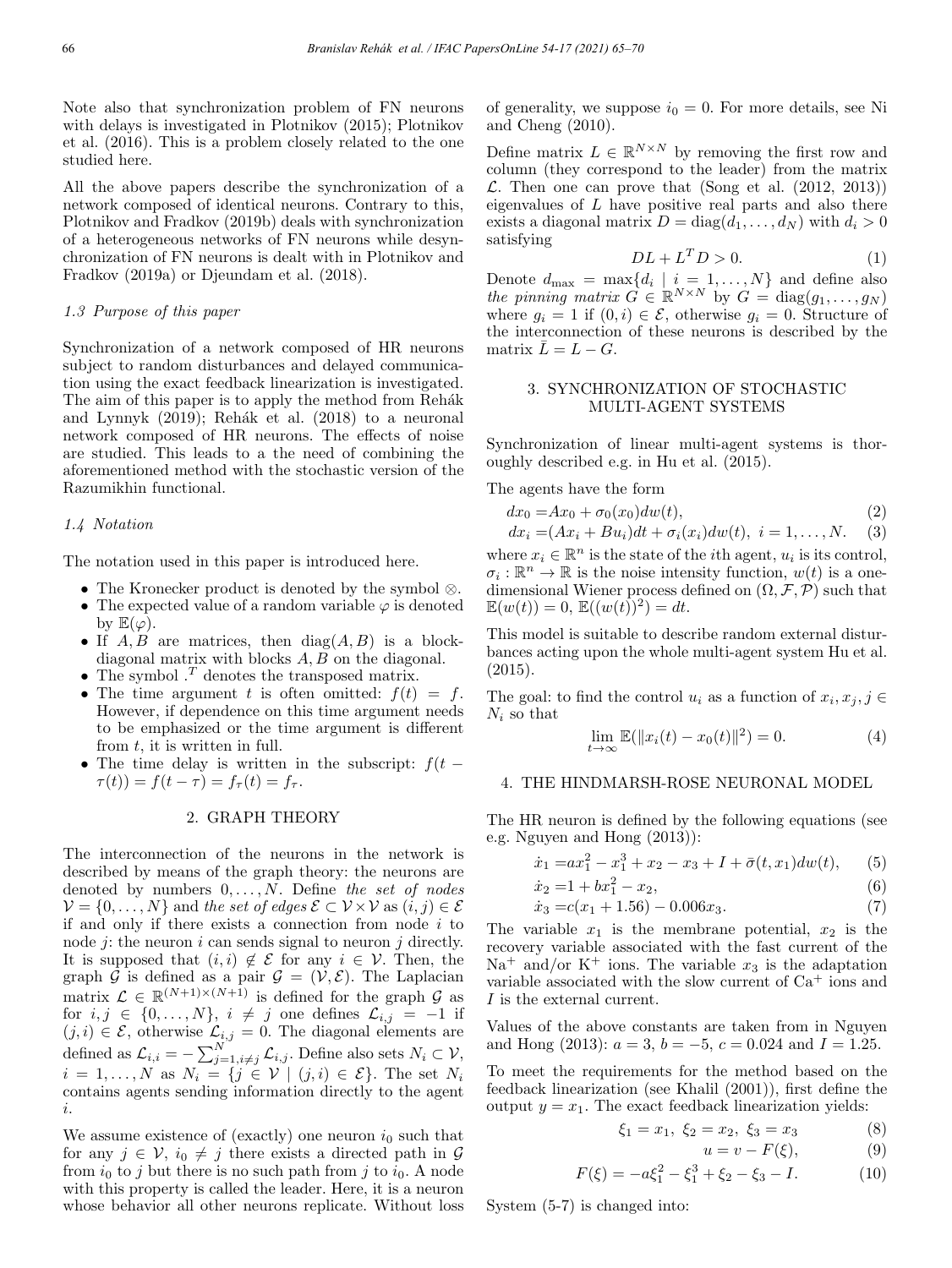$$
\dot{\xi} = \begin{pmatrix} 0 \\ -\xi_2 \\ -0.006\xi_3 \end{pmatrix} + \begin{pmatrix} v \\ 0 \\ 0 \end{pmatrix} + \begin{pmatrix} 0 \\ 1 \\ 1.56c \end{pmatrix}.
$$
 (11)

Variable  $\xi$  is split as follows:  $\xi = (\eta, \zeta^T)^T$  where  $\eta = \xi_1$ ,  $\zeta = (\xi_2, \xi_3)^T$ . The first equation is called the observable part while the remaining part is called the non-observable part. The state  $\zeta$  is not observable through the output y, hence this terminology (note that in order to control the system (5-7), access of the controller to the state  $\zeta$  is necessary though). One can define the zero dynamics by

$$
\dot{\zeta} = \begin{pmatrix} -\zeta_1 \\ -0.006\zeta_2 \end{pmatrix} . \tag{12}
$$

The HR neuronal model has an asymptotically stable zero dynamics - it is a minimum-phase system. As will be shown in the sequel, this is a crucial property for application of the synchronization algorithm from Rehák and Lynnyk (2019).

Let us consider the network composed of  $N+1$  neurons denoted by  $0, \ldots, N$  with the neuron 0 being the leader. If  $i \in \{1, \ldots, N\}$  then the *i*th neuron with coupling can be described as

$$
\dot{x}_{1,i} = ax_{1,i}^2 - x_{1,i}^3 + x_{2,i} - x_{3,i} + I + u_i + \sigma_i(t, x_{1,i})dw(t),
$$
\n(13)

$$
\dot{x}_{2,i} = 1 + bx_{1,i}^2 - x_{2,i},\tag{14}
$$

$$
\dot{x}_{3,i} = c(x_{1,i} + 1.56) - 0.006x_{3,i}.\tag{15}
$$

Here, the variable  $u_i$  is the input signal to be designed.

The noise intensity functions  $\sigma_i$  is supposed to satisfy the condition (analogous to Assumption 2 in Hu et al. (2015)): **Assumption 1.** The noise intensity functions  $\sigma_i$  satisfy the following Lipschitz condition: there exists a constant  $\Sigma > 0$  so that

$$
\left(\sigma_i(t, u) - \sigma_0(t, v)\right)^2 \le \Sigma^2 |u - v|^2 \tag{16}
$$

holds for all  $i = 1, ..., N$ ,  $u, v \in \mathbb{R}$  and  $t \geq 0$ .

For simplicity, we suppose the time delay, denoted by  $\tau$ , is equal for all neurons in the network, but it is not constant. On the other hand, it is bounded: there exists  $\bar{\tau} > 0$  so that  $\tau : [0, \infty) \to [0, \overline{\tau}]$  is a measurable function. The control  $u_i$ of the ith neuron equals to

$$
u_i = -F(x_i) + k \sum_{j \in N_i} (x_{1,j;\tau} - x_{1,i;\tau}) + g_i k (x_{1,0;\tau} - x_{1,i;\tau})
$$
\n(17)

where the symbol  $k$  is called coupling gain. It is assumed the signals from the other neurons are delayed. The aim is to find the parameter  $k$  so as  $(4)$  is reached. This parameter is equal for all neurons. Note also that the control signal of the ith neuron is expressed by the formula

$$
v_i = k \Big( \sum_{j \in N_i} (\xi_{1,j,\tau} - \xi_{1,i,\tau}) + g_i(\xi_{1,0,\tau} - \xi_{1,i,\tau}) \Big) \tag{18}
$$

after the erxact feedback linearization.

Define  $\eta = (\eta_1, \dots, \eta_N)^T$ ,  $\zeta = (\zeta_1^T, \dots, \zeta_N^T)^T$  and  $\sigma(\eta, \zeta)=(\sigma_1(\eta_1, \zeta_1),\ldots,\sigma_N(\eta_N, \zeta_N))^T$ . Then, introduce the compacted form of notation of the observable parts as  $\dot{\eta} = k(\bar{L}\eta_{\tau} + G\eta_{0,\tau}) + \sigma(t,\eta)dw = kL\eta_{\tau} + \sigma(t,\eta)dw.$  (19)

# 5. SYNCHRONIZATION OF THE MEMBRANE POTENTIAL IN THE STOCHASTIC NEURONAL NETWORKS

The first goal is to synchronize the observable parts of the neurons. For this purpose, we introduce the synchronization error  $e_i = \eta_i - \eta_0$  for  $i = 1, ..., N$  and also introduce  $\tilde{\sigma}_i(e_i, \zeta_i) = \sigma_i(\eta_i, \zeta_i) - \sigma_0(\eta_0, \zeta_0).$ 

The complete synchronization is equivalent to  $e_i = 0$ . This is not achievable due to the noise added to the first variable. As presented e.g. in Hu et al. (2015), this should be relaxed to (4) - this is equivalent to

$$
\lim_{t \to \infty} \sum_{i=1}^{N} \mathbb{E}(\|e_i(t)\|^2) = 0.
$$
 (20)

The suitable tool to prove the main theorem is the adaptation of the Razumikhin theorem for stochastic dynamical systems (see e.g. Theorem 3.1 in Huang and Deng (2009)): **Theorem 1.** Consider system (19) and let  $V : \mathbb{R}^n \to$  $[0, \infty)$  be a twice differentiable function satisfying  $\alpha_1 ||e||^2 \leq$  $V(e) \leq \alpha_2 ||e||^2$  for some constants  $0 < \alpha_1 < \alpha_2$ . Let there exist a constant  $\delta > 1$  such that for all  $t > 0$  the following implication hold: if for all  $t' \in [t - \overline{\tau}, t]$  holds  $\mathbb{E}(V(e(s)) < \delta \mathbb{E}(V(e) \text{ then } \mathbb{E}(\mathcal{F}(V(e)) \leq -\mathbb{E}(\|e\|^2))$ . Then the solution of (19) satisfies  $\lim_{t\to\infty} \mathbb{E}(\|e(t)\|^2)=0$  for any initial condition  $e(t), t \in [-\bar{\tau}, 0].$ 

Remark 1. The proof presented in Huang and Deng (2009) is derived for general pth moments, thus for more general functions V. The formulation presented in Theorem 1 is sufficient for our purpose. For further extensions of this approach see e.g. Zhou and Luo (2018).

Before the formulation of the main theorem of this section, choose parameters  $r, \varkappa_1, \varkappa_2, \varkappa$  so that

$$
r > 1\tag{21}
$$

$$
L^T D L \le \varkappa_1 D,\tag{22}
$$

$$
L^T L \le \varkappa_2 D,\tag{23}
$$

$$
DL + L^T D > \varkappa D. \tag{24}
$$

With these constants, we formulate the result:

**Theorem 2.** Assume parameters  $r, \varkappa_1, \varkappa_2$  satisfy inequalities (21-24). Assume there also exist positive constants  $Q, Z, W, R, S$  and also a scalar y satisfying with

$$
\Xi = \varkappa y + 2\varkappa_1 \bar{\tau} (Z + W) + 2(\varkappa_2 \bar{\tau} + \Sigma^2) Q + \Sigma^2 Q
$$

the following LMIs hold:

$$
\Xi < 0,\tag{25}
$$

$$
\begin{pmatrix} Z & y \\ y & Q \end{pmatrix} \ge 0, \quad \begin{pmatrix} W & y \\ y & Q \end{pmatrix} \ge 0,\tag{26}
$$

$$
R + S < Q,\tag{27}
$$

$$
\begin{pmatrix} rQ & y \\ y & R \end{pmatrix} \ge 0, \quad \begin{pmatrix} r\Sigma^2 Q & Q\Sigma \\ \Sigma Q & S \end{pmatrix} \ge 0,\tag{28}
$$

then  $\lim_{t\to\infty} \mathbb{E}(\|e\|^2)=0$  for any initial condition  $e(t), t \in$  $[-\bar{\tau}, 0]$  and  $k = yQ^{-1}$ .

First, some useful notations are introduced. Then we prove three propositions. Let  $P = Q^{-1}$ ,  $k = yP$ .

Proposition 1. Let the assumptions of Theorem 2 hold. Then the following is satisfied  $(L^T D L \otimes k P (R + S) P k) \leq$  $\varkappa_1(D\otimes (Z+W)).$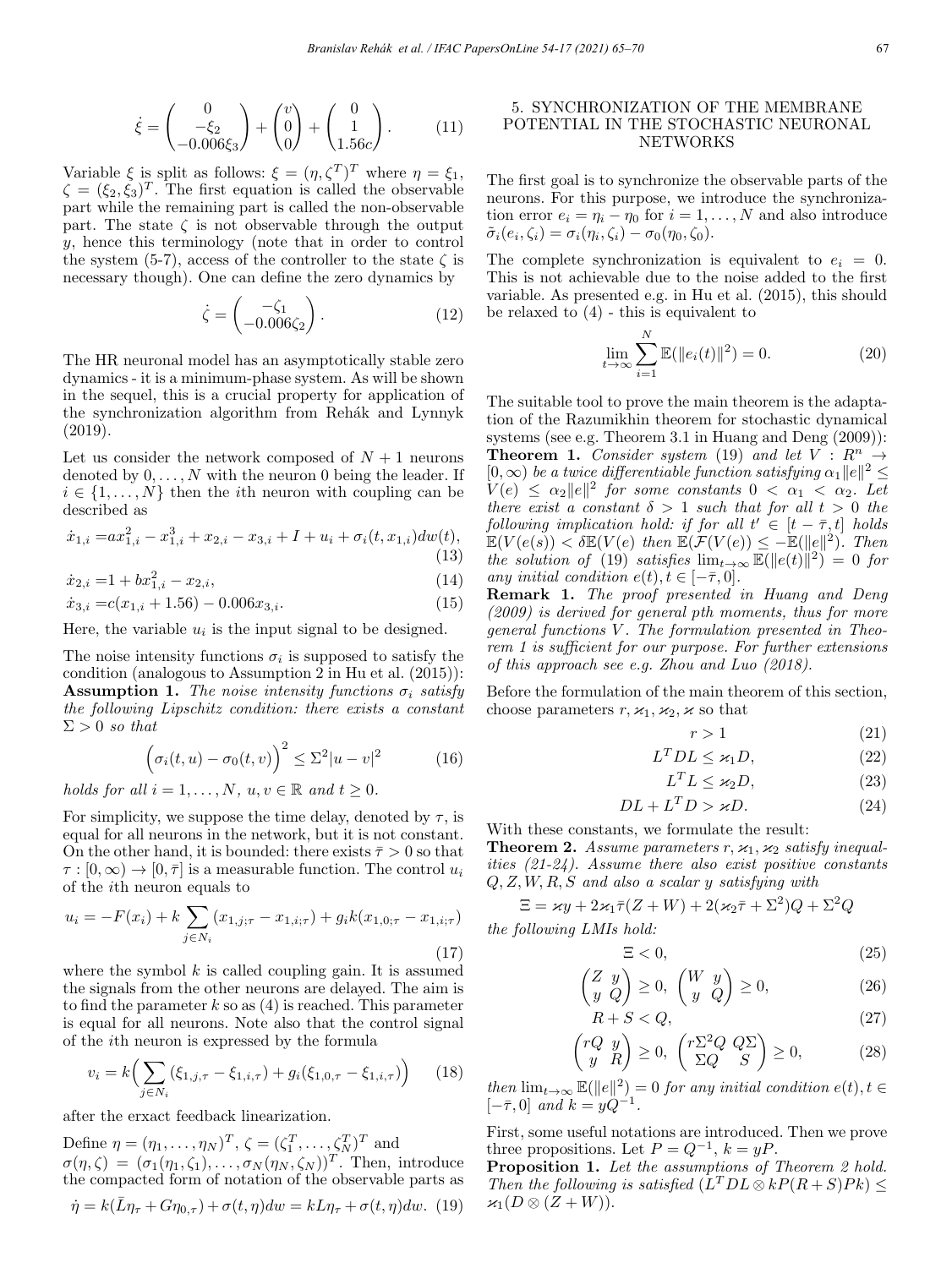*Proof.* Let us multiply  $(26)$  by diag $(1, P)$  from the left and right. Then, use the Schur complement. This yields  $Z \geq k^2 P$  and  $W \geq k^2 P$  which, with help of (27), implies  $Z + W \geq k^2 P^2 (R + S)$ . This means  $L^T D L \otimes k^2 P^2 (R + S)$  $S \leq L^T D L \otimes (Z + W)$ . Using (22) finally gives the claim.

Proposition 2. Under assumptions of Theorem 2, the first inequality in (28) and (23) imply  $L^T L \otimes R^{-1} k^2 \leq$  $r\varkappa_2(D\otimes P)$ .

*Proof.* We multiply the first inequality in (28) by  $diag(P, 1)$ from the left and right. Then, application of the Schur complement yields  $rP \ge k^2R^{-1}$ . This with (23) results into  $L^T L \otimes k^2 R^{-1} \leq L^T L \otimes rP \leq \varkappa_2 r(D \otimes P).$ 

The proof of Theorem 2 is omitted due to space reasons.

# 6. SYNCHRONIZATION OF THE ADAPTATION AND RECOVERY VARIABLES

The non-observable part of the system describing the HR neuron is not controlled. However, Rehák et al. (2018) shows that these parts can be synchronized as well as the HR neuron is a minimum-phase system. The aforementioned paper presents the proof of convergence of the non-observable parts for nonlinear zero dynamics if it is exponentially stable. In the HR neuron, this is satisfied. The Theorem  $5.4$  in Rehák et al.  $(2018)$  useful for the proof of thsi claim, reads

**Theorem 3.** Under assumptions of Lemma 2, the nonobservable part (13-15) achieves synchronization.

Proof. Eq. (12) yields that

$$
\dot{\zeta}_i - \dot{\zeta}_{i_0} = \begin{pmatrix} -1 & 0 \\ 0 & -0.006 \end{pmatrix} (\zeta_i - \zeta_{i_0}) + \begin{pmatrix} -(\eta_i - \eta_{i_0}) \\ c(\eta_i - \eta_{i_0}) \end{pmatrix} . (29)
$$

Theorem 2 yields  $\lim_{t\to\infty} \mathbb{E}\left(\|\eta_i-\eta_{i_0}\|\right) = 0$ . This and the exponential stability of the zero dynamics imply  $\lim_{t\to\infty} \mathbb{E}\left(\|\zeta_i-\zeta_{i_0}\|\right)=0.$ 

The main result is formulated as follows:

Theorem 4. Let assumptions of Theorem 2 and Theorem 3 hold. Let also the control input be defined as in (17). Then  $\lim_{t\to\infty} \mathbb{E}(\Vert x_i - x_{i_0} \Vert) = 0.$ 

*Proof.* Theorem 3 implies that  $\lim_{t\to\infty} \mathbb{E}(|\zeta_i - \zeta_{i_0}||) = 0$ . This is since the exact feedback linearization converting (13-15) into (11) and the control input transformation (9) is a diffeomorphism.  $\Box$ 

# 7. EXAMPLE

A network composed of 6 neurons was simulated, the neuron 0 is the leader. The parameters are as in Section 4. The interconnection topology is shown in Fig. 1.

Then, this interconnection topology implies that  $D =$  $diag(0.2866, 1.007, 1.8044, 2.435, 2.689)$  which satisfies  $(1)$ . Moreover,  $\varkappa = 0.5$ ,  $\varkappa_1 = 7$ ,  $\varkappa_2 = 33$ . Further,  $\Sigma$  was chosen as  $\Sigma = 0.1$  and  $r = 200$  while the maximal time delay was 0.1s. Finally, the algorithm yields  $k = -6.94$ .



Fig. 1. Connection of neurons.

Fig. 2 illustrates the state of the leader. Note that there is no noise in the leader. The type of the curves mean: solid line: state  $x_1$ , dashed line: state  $x_2$  and dash-dot line: state  $x_3$ . Difference  $\sqrt{\sum_{i=1}^5 (x_{3,i} - x_{3,0})}$  in Fig. 4 (note the different time range). As the synchronization is obtained through the potential only, the synchronization is fairly good in the first state, with the exception of the points with rapid changes of the potential. Synchronization of this part is improved since the nonlinearities (the function F) are exactly matched.



Fig. 2. State of the leader neuron



Fig. 3. Norm of synchronization error in the membrane potential

## 8. CONCLUSION

A synchronization algorithm for a neuronal network that is composed of Hindmarsh-Rose neurons with additive noise was derived. The observable part is synchronized by a control law that is obtained by solving a set of LMIs based on the Razumikhin theorem. The synchronization of the non-observable part results from the minimum-phase property of the Hindmarsh-Rose neurons. The algorithm is illustrated by an example.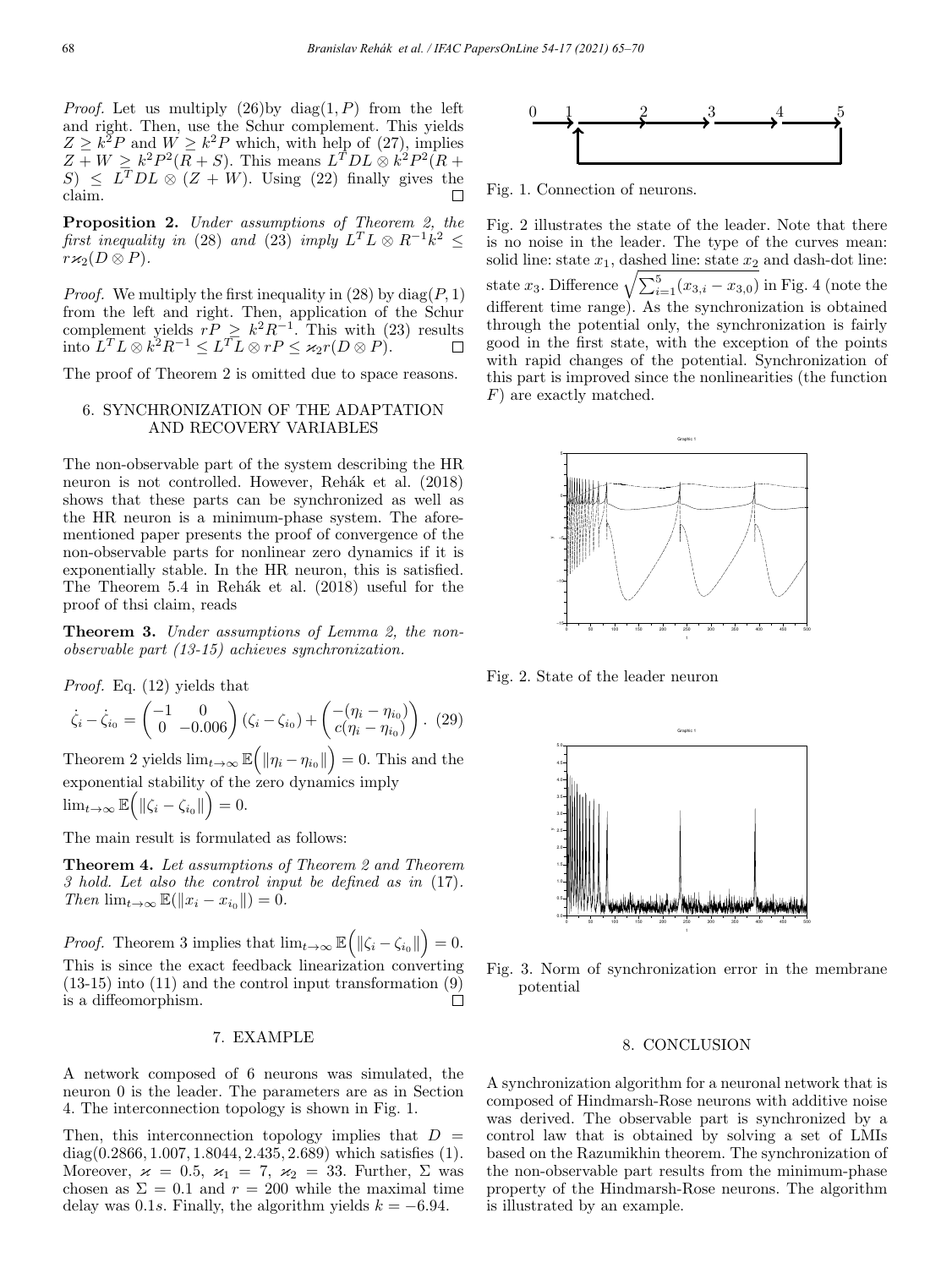

Fig. 4. Norm of the synchronization error in the adaptation variable

## REFERENCES

- Djeundam, S.D., Filatrella, G., and Yamapi, R. (2018). Desynchronization effects of a current-driven noisy Hindmarsh–Rose neural network. Chaos, Solitons & Fractals, 115, 204 – 211.
- FitzHugh, R. (1961). Impulses and physiological states in theoretical models of nerve membrane. Biophysical Journal,  $1(6)$ ,  $445 - 466$ .
- Hindmarsh, J. and Rose, R. (1984). A model of neuronal bursting using three coupled first order differential equations. Proceedings of the Royal Society of London. Series B, Containing papers of a Biological character. Royal Society (Great Britain), 221(1222), 87–102.
- Hodgkin, A.L. and Huxley, A. (1952). A quantitative description of membrane current and its application to conduction and excitation in nerve. The Journal of physiology, 117, 500 – 544.
- $\overline{\text{Hu}, \text{M.}, \text{Guo}, \text{L.}, \text{Hu}, \text{A.}, \text{and Yang}, \text{Y.}$  (2015). Leaderfollowing consensus of linear multi-agent systems with randomly occurring nonlinearities and uncertainties and stochastic disturbances. Neurocomputing, 149, 884 – 890. doi:https://doi.org/10.1016/j.neucom.2014.07.047.
- Huang, L. and Deng, F. (2009). Razumikhin-type theorems on stability of stochastic retarded systems. International Journal of Systems Science, 40(1), 73–80.
- Khalil, H. (2001). Nonlinear systems. Prentice Hall, New Jersey.
- ¡Lepek, M. and Fronczak, P. (2018). Spatial evolution of Hindmarsh–Rose neural network with time delays. Nonlinear Dynamics, 92, 751–761.
- Lynnyk, V. and Celikovský, S.  $(2010)$ . Antisynchronization chaos shift keying method based on generalized Lorenz system. Kybernetika, 46(1), 1–18.
- Lynnyk, V., Rehák, B., and Čelikovský, S. (2019a). On applicability of auxiliary system approach in complex network with ring topology. Cybernetics and Physics, (Volume 8, 2019, Number 3), 143–152.
- Lynnyk, V., Rehák, B., and Čelikovský, S.  $(2019b)$ . On detection of generalized synchronization in the complex network with ring topology via the duplicated systems approach. In 8th International Conference on Systems and Control (ICSC).
- Ma, L., Wang, Z., Han, Q.L., and Liu, Y. (2017). Consensus control of stochastic multi-agent systems: a survey. Science China Information Sciences, 60, 1869–1919.
- Malik, S. and Mir, A. (2020). Synchronization of hindmarsh rose neurons. Neural Networks, 123, 372 – 380.
- Nagumo, J., Arimoto, S., and Yoshizawa, S. (1962). An active pulse transmission line simulating nerve axon. Proceedings of the IRE, 50(10), 2061–2070.
- Ngouonkadi, E.M., Fotsin, H., Fotso, P.L., Tamba, V.K., and Cerdeira, H.A. (2016). Bifurcations and multistability in the extended Hindmarsh–Rose neuronal oscillator. Chaos, Solitons & Fractals,  $85, 151 - 163$ .
- Nguyen, L.H. and Hong, K.S. (2013). Adaptive synchronization of two coupled chaotic Hindmarsh–Rose neurons by controlling the membrane potential of a slave neuron. Applied Mathematical Modelling, 37(4), 2460 – 2468.
- Ni, W. and Cheng, D. (2010). Leader-following consensus of multi-agent systems under fixed and switching topologies. Systems & Control Letters, 59(3), 209–217.
- Plotnikov, S.A. (2015). Controlled synchronization in two fitzhugh-nagumo systems with slowly-varying delays. Cybernetics and Physics,  $4(1)$ ,  $21 - 25$ .
- Plotnikov, S.A. and Fradkov, A.L. (2019a). Desynchronization control of fitzhugh-nagumo networks with random topology. IFAC-PapersOnLine,  $52(16)$ ,  $640 - 645$ . 11th IFAC Symposium on Nonlinear Control Systems NOLCOS 2019.
- Plotnikov, S.A. and Fradkov, A.L. (2019b). On synchronization in heterogeneous FitzHugh–Nagumo networks. Chaos, Solitons & Fractals,  $121, 85 - 91$ .
- Plotnikov, S.A., Lehnert, J., Fradkov, A.L., and Schöll, E. (2016). Adaptive control of synchronization in delaycoupled heterogeneous networks of FitzHugh–Nagumo nodes. International Journal of Bifurcation and Chaos, 26(04), 1650058.
- Rehák, B. and Lynnyk, V. (2019). Network-based control of nonlinear large-scale systems composed of identical subsystems. Journal of the Franklin Institute, 356(2), 1088 – 1112.
- Rehák, B. and Lynnyk, V. (2019). Synchronization of symmetric complex networks with heterogeneous time delays. In 2019 22nd International Conference on Process Control (PC19), 68–73.
- Rehák, B., Lynnyk, V., and Čelikovský, S.  $(2018)$ . Consensus of homogeneous nonlinear minimum-phase multiagent systems. IFAC-PapersOnLine, 51(13), 223 – 228. 2nd IFAC Conference on Modelling, Identification and Control of Nonlinear Systems MICNON 2018.
- Rehák, B. and Lynnyk, V. (2019). Decentralized networked stabilization of a nonlinear large system under quantization. In Proceedings of the 8th IFAC Workshop on Distributed Estimation and Control in Networked Systems (NecSys 2019), 1–6.
- Rehák, B. and Lynnyk, V. (2019). Synchronization of nonlinear complex networks with input delays and minimum-phase zero dynamics. In 2019 19th International Conference on Control, Automation and Systems (ICCAS), 759–764.
- Ren, H., Deng, F., Peng, Y., Zhang, B., and Zhang, C. (2017). Exponential consensus of non-linear stochastic multi-agent systems with rous and rons via impulsive pinning control. IET Control Theory & Applications, 11, 225–236(11).
- Song, Q., Liu, F., Cao, J., and Yu, W. (2012). Pinningcontrollability analysis of complex networks: An m-